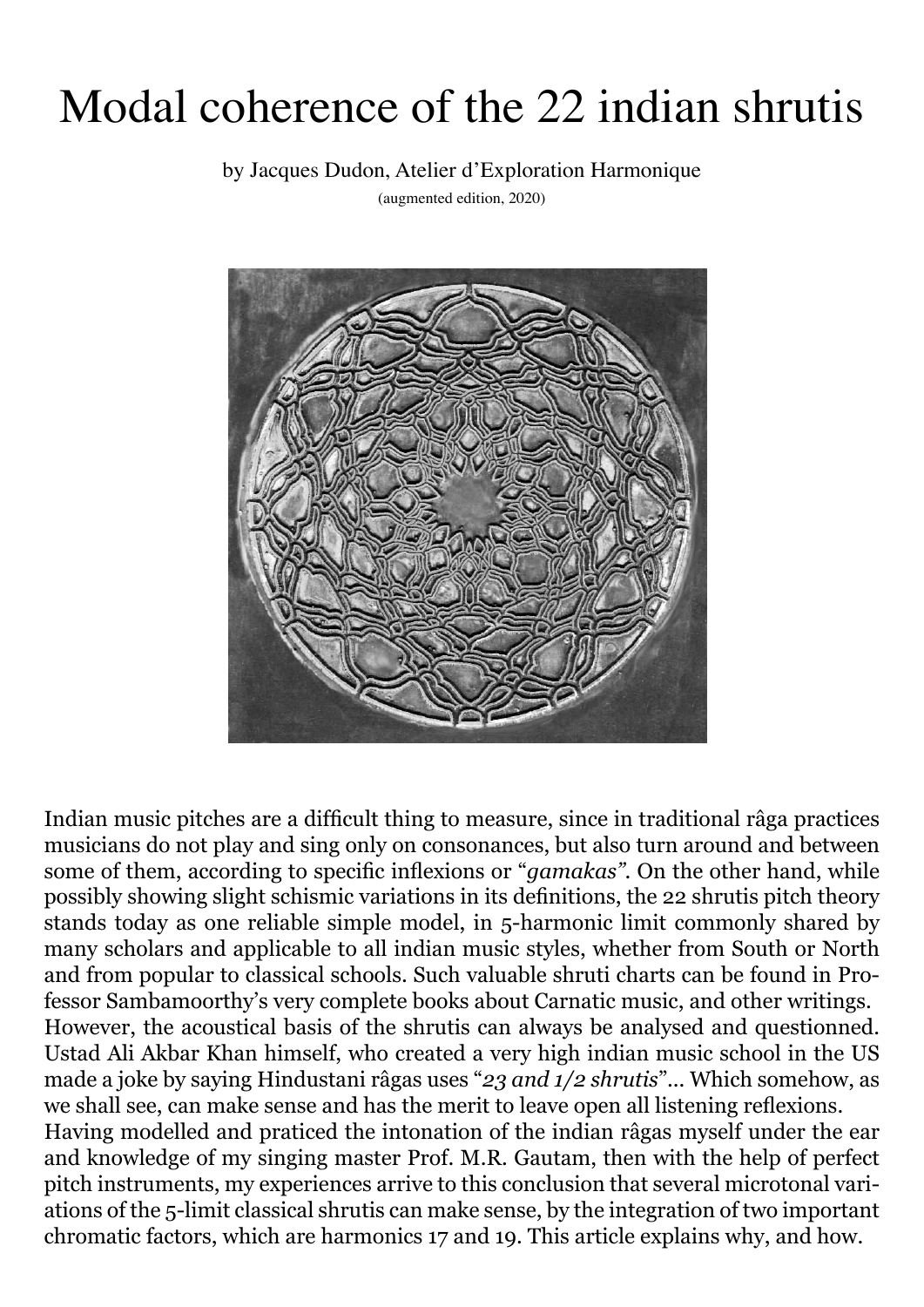I always have been interested in the indian shrutis.

It started for me before I heard about any shruti theory, by refretting string instruments in just intonation. Travelling to India in 1970 with a just intonation curved-fretted lute*,*



this gave me the opportunity to meet, in Varanasi, my indian master, Professor Shri M.R.Gautam, director of the vocal school in Benarès Hindu University, who happened to see that instrument and was curious to meet his author.

Knowing my interest for intonation, he introduced me to the BHU musicology department and this is how, after finding what seemed to me mistakes in the 22 shrutis chart posted in a classroom, I started to draw my own chart of the 22 shrutis, from what I was hearing in the music concerts, and which were validated by my Gurujee.

This is how we then discovered, in vol.4 and 5 of the volumes of Prof. Sambamoorthy's Encyclopedia of South Indian music found in my teacher's home, that my "22 shrutis mandala" (cover image) and its ratios were in fact entirely in keeping with the South Indian shruti theory.

After 4 years spent in India, I returned to France where I fretted different guitars in alternative tunings and invented several string instruments, the chandravina, the cithararque, the aquavina, and the "dulcevina", a long strings dulcimer fretted to the 22 indian shrutis :



And I presented the 22 shrutis scale in a series of articles entitled "*Le Mandala des 22 shrutis,*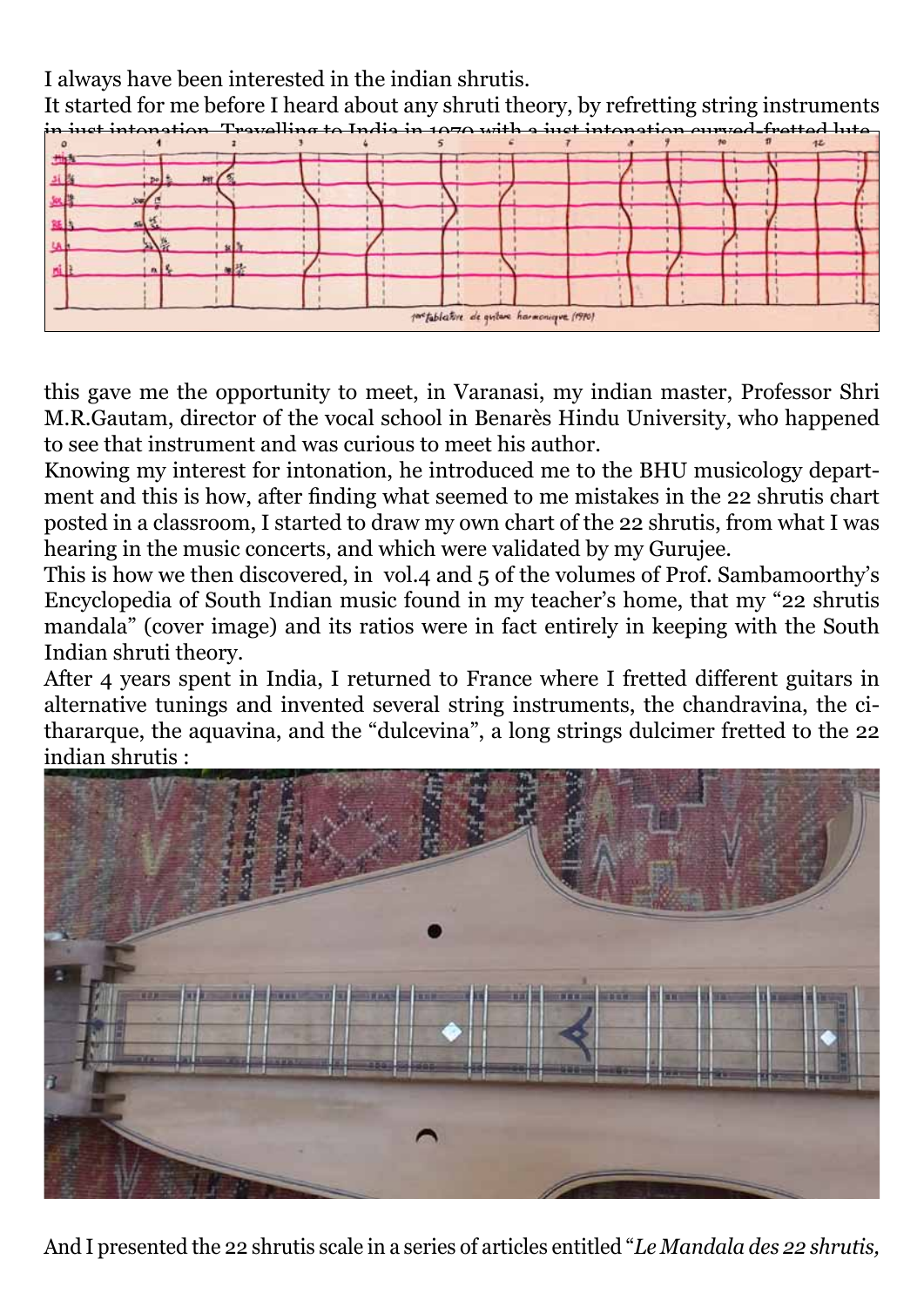*ou la rose alchimique musicale*" in the traditional music review "L'Escargot Folk" (\*1). Then it was some years later, in the 80's, while creating numerous "*photosonic disks*" (\*2) modelling Indian râgas, that I could experiment, in perfect intonation, the utility of extending factors 3 and 5 to 17, and 19.

The restitution of some "chromatic" râgas such as Bhairav, Shri, or Todi, etc. in pure 5-limit on a photosonic disk, demands quite high numbers of waveforms repetitions, while 19-harmonic limit often allows much simpler numbers. In addition, modelizing the scales of these râgas in 19-limit was adding alternative applications, such as intermodulations, generating difference tones, and more timbres and scales adequations.

The results of this study were compiled in the first paper I wrote in 1996, "*Modal coherence of the 22 shrutis*" (\*3) which was sent to the Alain Danielou Foundation, and resumed in the Semantic instrument manual and the "Coherent shrutis" scala file (\*4).

This 12 notes tuning of the first version of the *Semantic Danielou-53* instrument was covering 12 of the 22 shrutis (a chain of fifths from A to D, all modal-coherent with C or  $C^{\wedge}$  if we refer to C as the tonic or "SA"), and this chromatic selection, stays in my point of view one of the best possible to tune a keyboard, or a fretted instrument limited to 12 tones, for first encounters with indian râgas, such as *Bhairavi* and several other *That râgas*.

The full 22 -c *(= abbreviation for "differentially coherent")* shrutis of the SD-53 second version completes this tuning, in a alternative to the classical 5-limit 22 shrutis already proposed in the first version of the SD-53, but making it fully "modal-coherent".

It will be included in the 2nd version of the Semantic Danielou-53, along with many new tunings and specific râgas modellings.

Let us precise first what means "*modal coherence*" : this expression is a reduction for "differential coherence of a set of notes in regard to a single tonic", which is the acoustic property to have the difference tone of each note of a mode with its tonic, to belong to this set of notes.

By default of this "modal" precision, differential coherence would apply to all intervals between any 2 notes of a scale, from smaller intervals (seconds) to larger and larger intervals (thirds, fourths, fifths, etc.), and would suggest different microtunings.

As a reminder, the general principle of differential coherence can be resumed that way : If f1 and f2 belong to a given set of frequencies and we find that  $2^n n(f2 - f1) = f$  is a member of this set, then the interval f1:f2 is deemed to be "coherent".

For a more complete explanation of the difference tones phenomena and their musical applications, refer to the article "*Differential Coherence : experimenting with new areas of consonance*" (\*5).

Equal-tempered scales, and most of tempered scales other than with specific -c generators do not have these acoustic features. Some rare edos may approach these properties, but it will always be approximative.

Most JI scales generally do not have it completely either, unless some of their intervals have been microtonally retuned to be differentially coherent, whether at a modal or a scalar level, which is what I often observed with traditional scales.

In the indian shrutis classical theory, we find that 13 out of them are naturally "modalcoherent" among the 22 - which is not bad, but this also means that 9 of them are noncoherent, for any of their commonly known 5-limit ratios.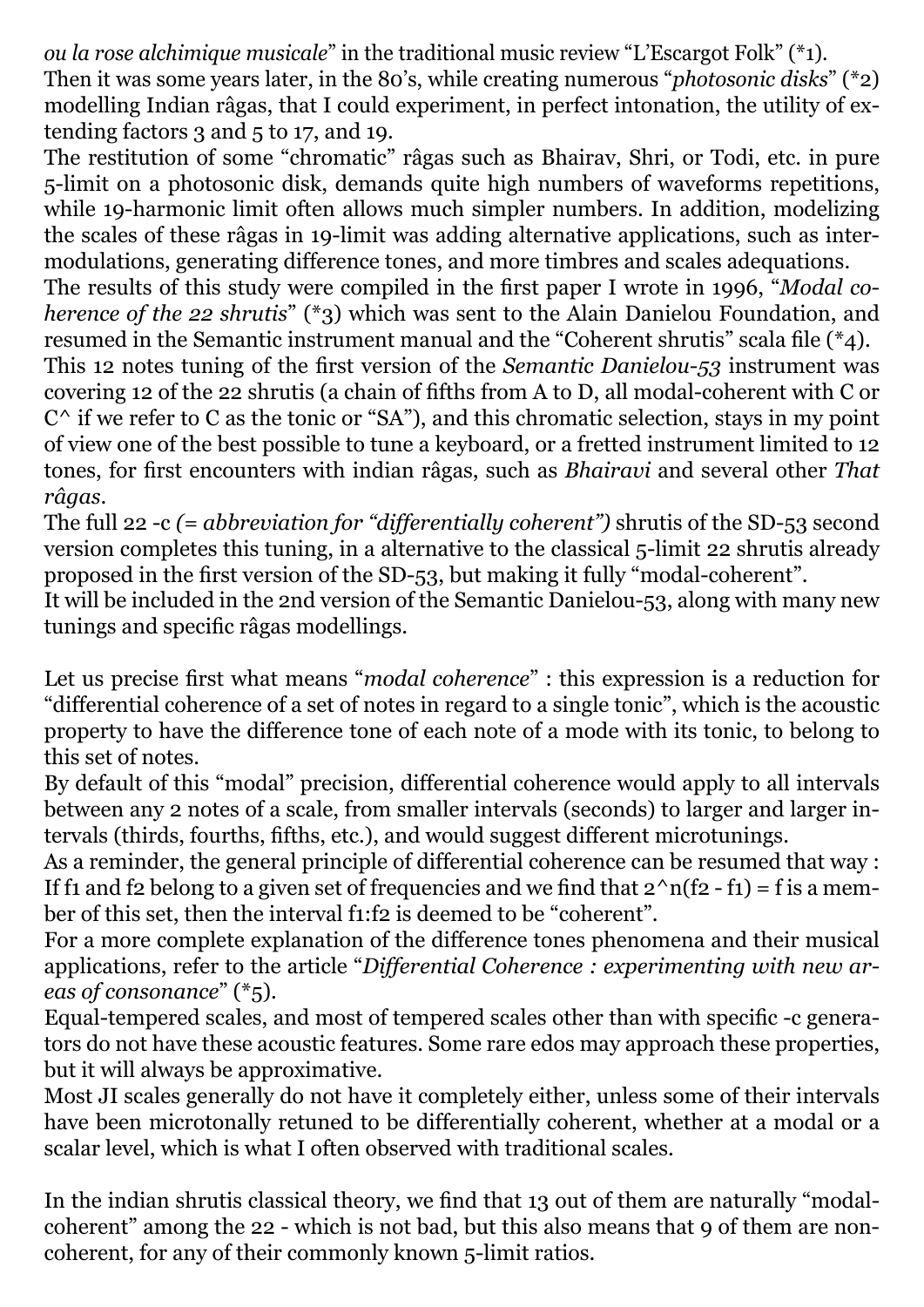Nine are "auto-coherent" and constitute the invariable -c squeleton of the 22 shrutis : 16/15, 9/8, 5/4, 4/3, 3/2, 8/5, 16/9, 15/8, 2/1 (note that for higher shrutis the 2nd order difference tone  $f = 2 - \lfloor n/d \rfloor$  becomes more pertinent than the 1st order  $f = \lfloor n/d \rfloor - 1$ ; and four shrutis are -c among the other ones :  $10/9$ ,  $6/5$ ,  $5/3$ ,  $9/5$  (for example :  $6/5$  -  $1/1$  $= 1/5$ , which belongs to the precedent auto-coherents).

So nine shrutis are non-coherent within the other ones, which are 256:243 (same thing with its schismic variant 135/128), 32/27, 81/64, 27/20, 45/32, 729/512 (and its schismic variant 64/45), 128/81, 27/16, 243/128.

For example,  $256/243 - 1/1 = 13/243$  which is not close to any shruti, or  $32/27 - 1/1 =$ 5/27 which is one comma under the pure fifth PA therefore not a shruti, etc.

It is interesting to observe the difference tones of different JI limmas (or chromatic tones), used in various musical cultures (I transpose here these difference tones between  $1/1$  and  $2/1$ ), among which the Safisma limma  $\frac{1}{5}9/56$ :

20/19 256/243 59/56 135/128 19/18 169/160 18/17 32/19 416/243 12/7 7/4 16/9 9/5 32/17 We find a large spectrum of values (one whole tone) for the limma (or "pûrna shruti") difference tones, which are therefore very precise indicators for this interval.

In any music using a drone (such as produced by a shrutibox or a tampura in indian music), the consonances between each note and the tonic  $SA = 1/1$  are the prioritary tonal relations to be considered. "Modal differential coherence" is therefore a pertinent aspect of the most useful scalar coherences, but however not exclusive either of the global coherences to be found between other notes than SA, such as, in indian ragas, the coherence of each note with the vadi and samvadi or each main note of a râga. We should not forget also that some pentatonic modes, for example, are said, or could prove to have "invisible" important notes, not played but very present by their harmony.

The method I used to arrive to these 22 coherent shrutis was very empirical : I checked all the closest harmonic alternatives to to each of the 9 non-coherent shrutis, a total of 50 intervals that I classed by size, then selected the ones whose difference tones were in tuned with some shrutis at some octave lower, but also which harmony made sense within most known râgas, for the pertinence of their context. What's quite interesting, is that this arrives to a structure non-limited to modal coherence, which also makes sense in the context of râgas, as well as in general chromatic contexts.

The four naturally -c shrutis have their triads easily found in many râgas ; for example,  $2/1 - 9/5 = 1/5$  (upper sa - high commal-ni generates a commal-dha of  $8/5$ ) which evokes râg Darbari Kanada, etc.

We observe also that in indian music practice, when specific gamakas are used to express microtonal polarities between close shrutis, those inflexions produce generally subtle melodies in their difference tones, when these double notes are coherent within the râga.

The nine non-coherent shrutis have non-coherent difference tones with 1/1 or 2/1, that can be retuned to true shrutis without any noticable loss of their normal pitch recognition. By raising 32/27 for example by only a 513/512 schisma it becomes a very natural 19/16 whose difference tone is a pure PA, already present in the tampura and perfectly consonant with 1/1.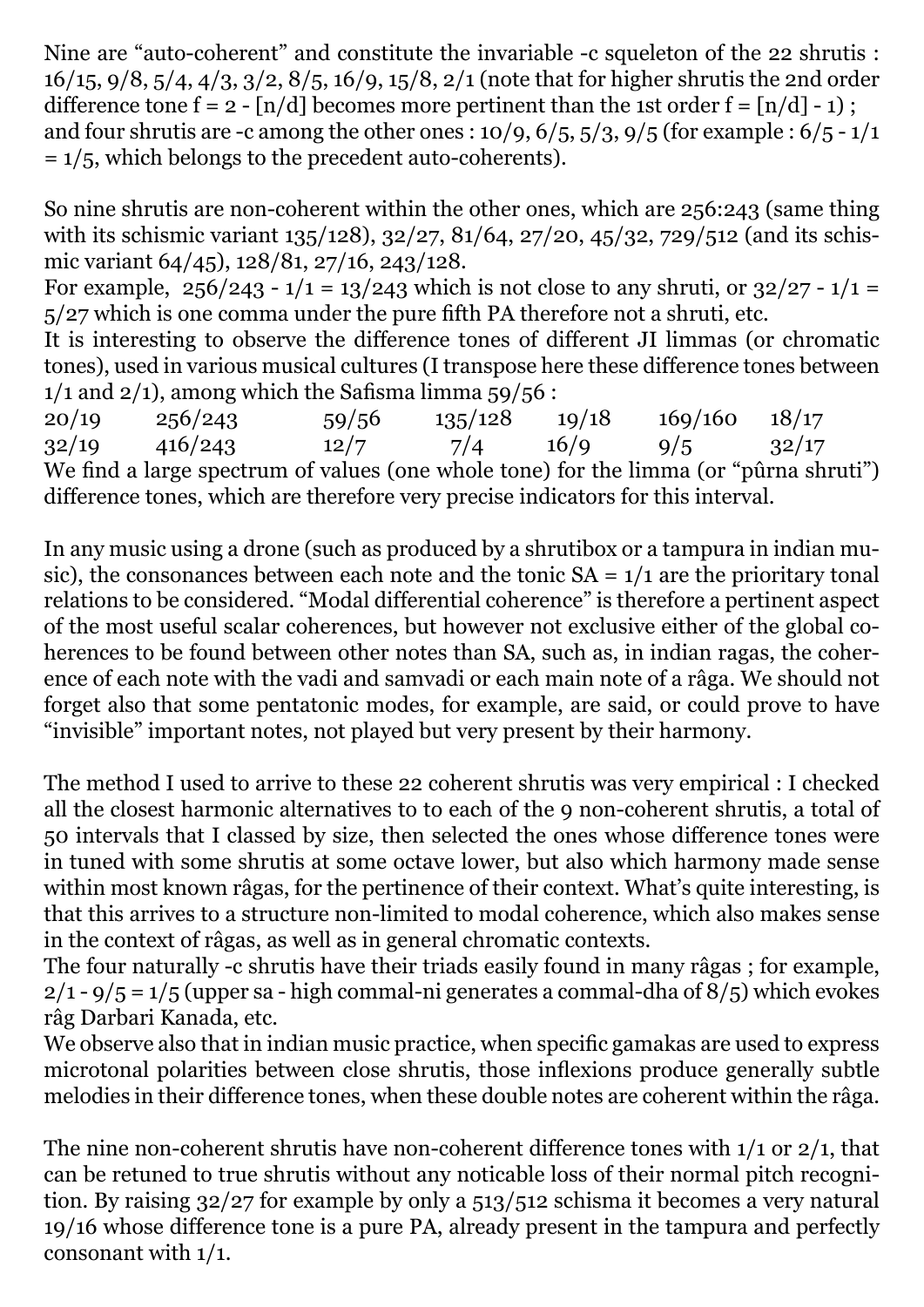

This octave wheel shows the whole coherent new 22 shruti set and represents the differential coherence of some of their L-19 intervals in the form of three types of colored -c phylacteries : 19/18 (in blue), 19/16 (pink), 27/19 (yellow-green), whose arrow indicates their difference tone position within the octave.

We note that the 19/18 "pûrna shrutis" generate a difference tone one pure major tone below them :  $19/18 - 18/18 = 1/18$ , in other words 19 - 18 = 1.

And the  $27/19$  higher tritone  $27/19$  interval restablishes the -c  $(27 - 19 = 8...)$  with the higher Dha 17th shruti.

The symbols expressing the shrutis ratios are based on the combination of 4 archetypal forms representing the factors 3, 5, 17, 19 whether upright or reversed, which in alternative to decimal numbers indicates instantly the harmonic path from 1/1 to these shrutis.

Each of the non-coherent shrutis (in 5-limit) has its own particularities ; it could be said that  $27/16$  is "half-coherent", since if  $27 - 16 = 11$ ,  $32 - 27 = 5$  generates a very basic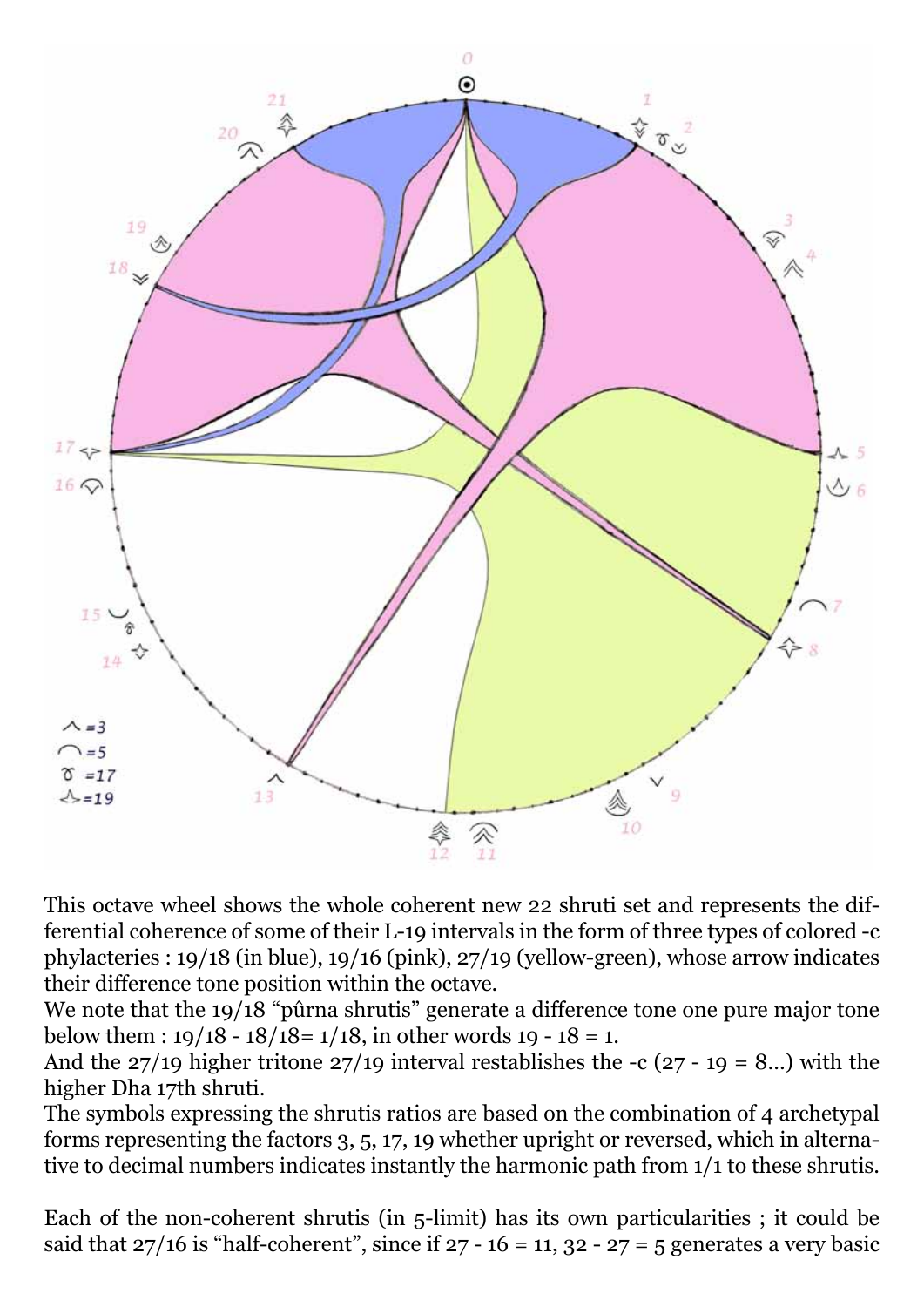shruti ; however this interval between 27 and 5 is dissonant, while tuning 27/16 to 32/19 (smaller of a  $513/512$ ) again makes the whole chord [Ga Dha Sa<sup> $\land$ </sup>] much more consonant; so 27/16 can be replaced avantageously by 32/19, whose 2nd order difference tone is another of the new coherent shrutis, 24/19 (replacing itself 81/64), and one pure fifth above.

For 27/20, which I consider the rarest of shrutis as I rarely hear singing it in this particular place, no correct alternative can be found but since its natural difference tone 7/5 stands as the best consonant substitute to 45/32, and also because of strong -c relations with PA  $\left(\frac{3}{2} - \frac{27}{20} = \frac{3}{20} = \text{command gal}\right)$ , I kept this shruti untouched.

Same thing for 45/32, non-coherent since its 1st order difference tone is 13/32, but whose 2nd order difference tone  $2/1 - 45/32 = 19/32$  is shruti-coherent, and because of the perfect auto-coherence of 45/32 with 3/2 and 5/4 (both produced by the tampura), the utility to retune 45/32 is not pertinent.

Thus we note that the beginning and end of the fifth chain, as well as the middle of the chain, remain identical to the classical shrutis.

The following vectorial representation resumes the features of this chain of fifths, all pure 3/2 except two 256/171 (lower by 513/512) and two 608/405 (higher by 1216/1215). All major thirds are pure  $5/4$ , except one 304/243, raised by 1216/1215 :



A quite satisfying result, while I didn't look for it, is the final number of only 4 different intervals sizes between these shrutis (their number in 5-limit was 5...), which shows an important degree of circularity between these coherent shrutis.

Another improved feature here is that all of these 4 are epimoric : 18:19, 95:96, 24:25, 80:81.

The full octave is then composed of  $(19/18)^{2}$  \*  $(96/95)^{2}$  \*  $(25/24)^{2}$  5 \*  $(81/80)^{2}$  = 2. While the 5 lagus (25/24) have been left untouched, in dimension as well as in position, we notice of course the omnipresence of the magical ingredient of this scale, the factor 19.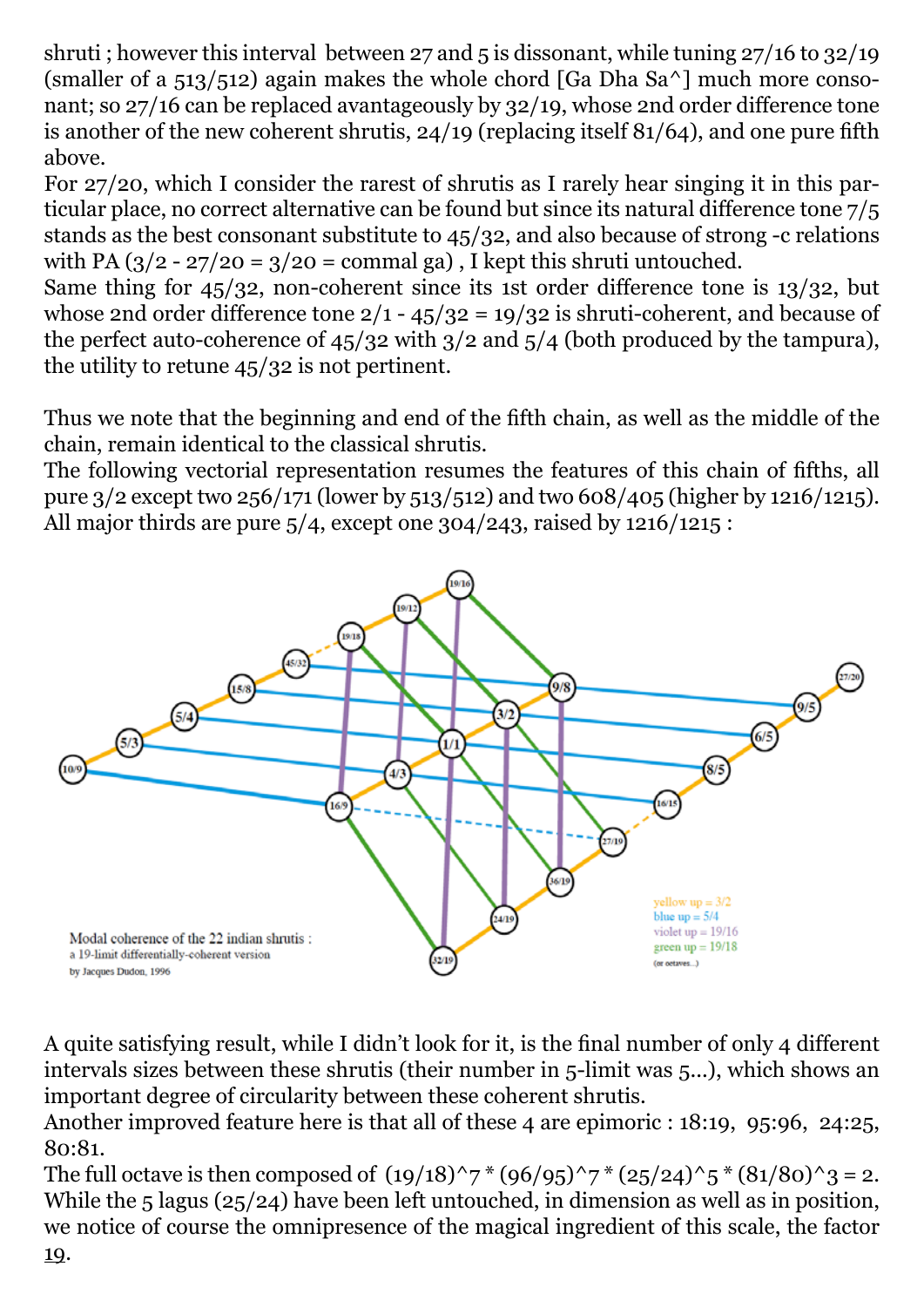Indeed, one main result of this study is to show the utility of this prime in indian music, whether in major or minor harmonies, to improve the differential coherence of the 22 shrutis, in its modal aspect, and not only limited to modal.

This is attained here by replacing, whenever possible, the 3 and 5-limit non-coherent double "pûrna shrutis" 256/243 and 135/128, by one unique 19-limit limma, 19/18.

On the contrary to a classic 5-limit shruti chart, wherever it would be difficult to say if the 1st shruti should be 256/243 or 135/128, here 19/18 stands for both.

Because dissolving the L-5 schisma 32805 / 32768 it constitues, certainly, a harmonic solution for a schismatic temperament.

## About tempering the 22 shrutis

But the modelling of these 22 -c shrutis in just intonation produces an unequal schismatic sequence, which by using otherwise a single fifth or fourth tempered generator would make equal the commas 81/80 and 96/95 of the JI version.

The 19/18 limma can be seen as a rational approximation of the differential coherence [19 -  $18 = 1$ ] that would be applied everywhere in a schismatic chain, a property of the fractal "Mysteric" polynomial  $8x^5 = x^2 + 32$ , resolved by a fourth ratio converging towards 1.33386495877 (or a fifth convergence of 1.49940215975).

Knowing that this precise generator would create an endless sequence verifying the same fractal property will help define optimal JI rationalisations for such a schismatic sequence.

But apart for making the two commas 81/80 and 96/95 equal, or extending the 21 fifths chain to a higher number (such as 53, 65, 77, or 113 notes per octave according to different generators), nothing really justifies the tempering of this coherent shrutis scale.

On the contrary, this precise JI sequence allows a plurality of differential coherence properties : in just intonation 19 restablishes also the "Melkis" differential coherence of the smaller minor third interval (Bhairavi commal ga described as 32/27 in the classical shruti nomenclatura), replaced here whenever possible by a 19/16, whose difference tone is improved to a pure panchama shruti.

On the contrary, an equivalent tempered schismatic constant generation would not make possible to have both exact -c of the limma 19/18 and the minor third 19/16 :

19-18 = 1, or  $8 \sqrt{5} = \sqrt{2} + 32$ , "Mysteric", is achieved by  $v = 1.33386495877$ 

19-16 = 3, or  $2v^4 = 4v + 1$ , "Melkis" is achieved by  $v = 1.33415744713013$ 

Both would result in quite different but good tempered versions of the 22 shrutis, while requiring a choice which is not necessary in just intonation.

Just in case, for a tempered version the sequence providing the -c of the limma 19/18 seems to be more central to a classic schismatic tuning, producing major thirds closer to  $5/4.$ 

Optimal values for other tempered schismatic generators should then be close to what makes the limma 19/18 as pure as possible (a pure 19/18 is attained with a fifth of 1.499414743, while its perfect -c in a fourth or fifth chain is more precisely achieved with 1.49940215975).

Additional 17-limit shrutis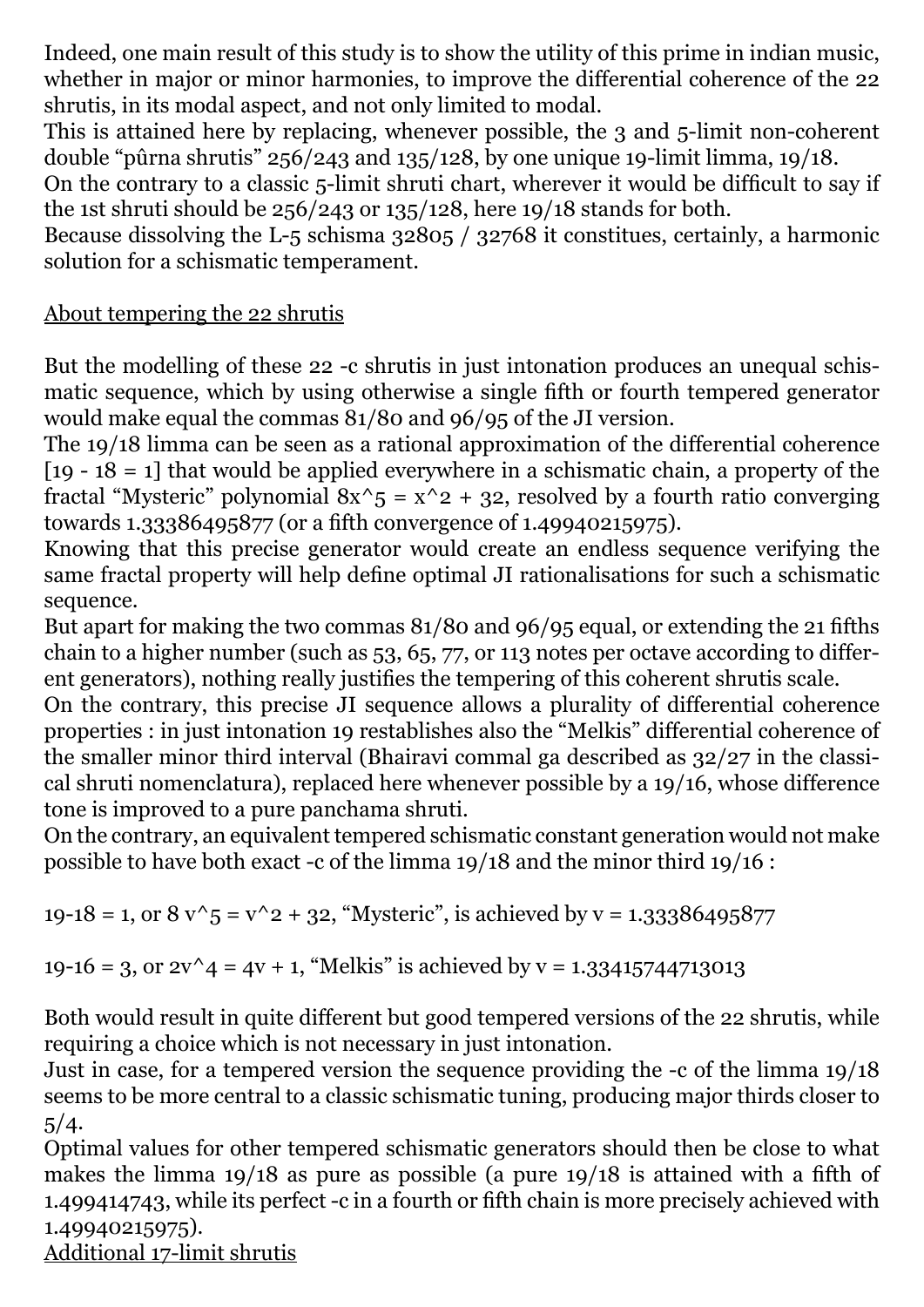While all raga families can be expressed successfully with the present 22 shrutis, Râga Bhairav, said to be the king of Râgas and incarnation of the yogi Shiva, has a special sadhja - commal re - suddha ga harmonic feature that makes an alternative commal re even more coherent, with a ratio of  $17/16$ . This starts with  $17 - 16 = 1$  which gives to this shruti a perfect steadiness, same thing with  $20 - 17 = 3$  which confirms its coherence with the harmonic major third, and also with the tritone  $17 - 12 = 5$  and the larger tone around SA  $17 - 15 = 2$ , both coherent again with the same shrutis.

Since adding two additional shrutis to this 22 notes set makes a tuning file whose mapping fits into 2 octaves of 12 notes of an ordinary keyboard, 17/16 and its counterpart in the higher tetrachord 51/32 thus provide essential -c complements for the higher commal shrutis re & dha ( $\neq 2$  & 15), in two sensible areas of the 22 shrutis regular sequence. This is the scala file of this augmented 24 shrutis scale :

! coherent\_shrutis-22.scl

! Indian Shrutis, modal -c with C or C^ 24

| 19/18 |                                                                                                                                      | ! 95:96 |
|-------|--------------------------------------------------------------------------------------------------------------------------------------|---------|
| 17/16 | ! -5<br>!                                                                                                                            |         |
| 16/15 |                                                                                                                                      | ! 24:25 |
| 10/9  |                                                                                                                                      | ! 80:81 |
| 9/8   | ! +7<br>! -10<br>! +2                                                                                                                | !18:19  |
| 19/16 | $\begin{array}{c} 1-3 \\ +9 \\ -8 \end{array}$                                                                                       | ! 95:96 |
| 6/5   |                                                                                                                                      | ! 24:25 |
| 5/4   |                                                                                                                                      | ! 95:96 |
| 24/19 | $\frac{!}{!}$ +4<br>$\frac{!}{!}$ -1                                                                                                 | !18:19  |
| 4/3   |                                                                                                                                      | ! 80:81 |
| 27/20 | $! + 11$                                                                                                                             | ! 24:25 |
| 45/32 | $! -6$                                                                                                                               | ! 95:96 |
| 27/19 | $! + 6$                                                                                                                              | !18:19  |
| 3/2   | $!+1$                                                                                                                                | !18:19  |
| 19/12 |                                                                                                                                      | ! 95:96 |
| 51/32 |                                                                                                                                      |         |
| 8/5   |                                                                                                                                      | ! 24:25 |
| 5/3   |                                                                                                                                      | ! 95:96 |
| 32/19 | $\begin{array}{c} ! \text{-}4 \\ \text{!} \text{ } +8 \\ \text{!} \text{-}9 \\ \text{!} \text{+}3 \\ \text{!} \text{-}2 \end{array}$ | !18:19  |
| 16/9  |                                                                                                                                      | ! 80:81 |
| 9/5   | $! +10$                                                                                                                              | ! 24:25 |
| 15/8  | $! -7$                                                                                                                               | ! 95:96 |
| 36/19 | $! + 5$                                                                                                                              | !18:19  |
| 2/1   | ! o                                                                                                                                  | !18:19  |
| i     |                                                                                                                                      |         |

! The middle column indicates, for the 22 shrutis regular sequence, ! the order of fifths in the schismatic chain, from D- to F+ ! which replaces both 135/128 and 256/243 by the 19-limit limma 19/18, ! thus dissolving, in addition to the 5-l. schisma, 1216/1215 and 513/512. ! The right column indicates the intervals between a shruti and the next one : ! these are of 4 types, all epimoric : the limma 19/18, the lagu 25/24, ! and two commas : the pramana shruti 81/80 and the 19-limit comma 96/95.  $!(19/18)^{2}$   $7*(96/95)^{2}$   $7*(25/24)^{2}$   $5*(81/80)^{2}$   $3=2$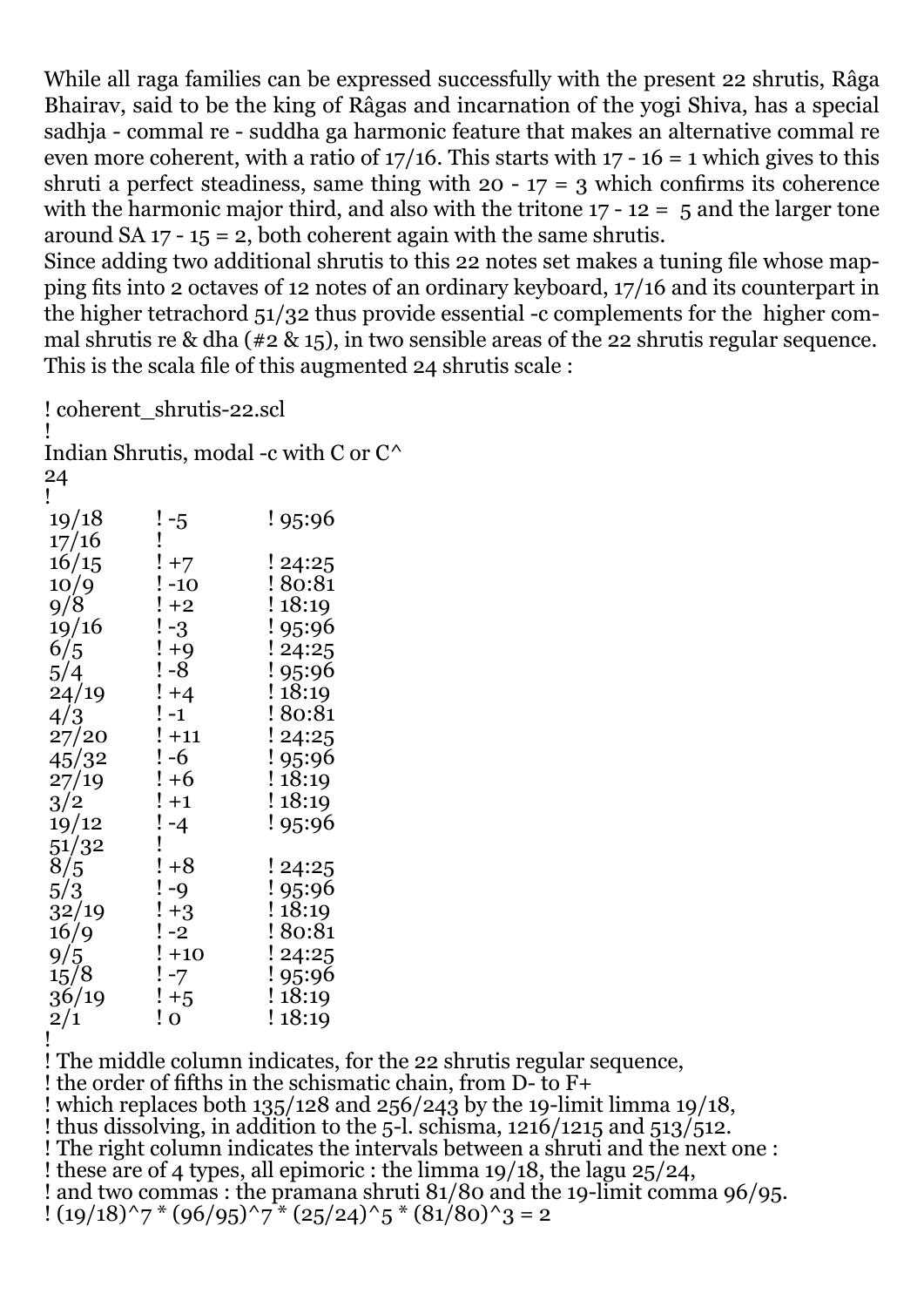(annex : shruti modelling of the Thât râgas and a few others)